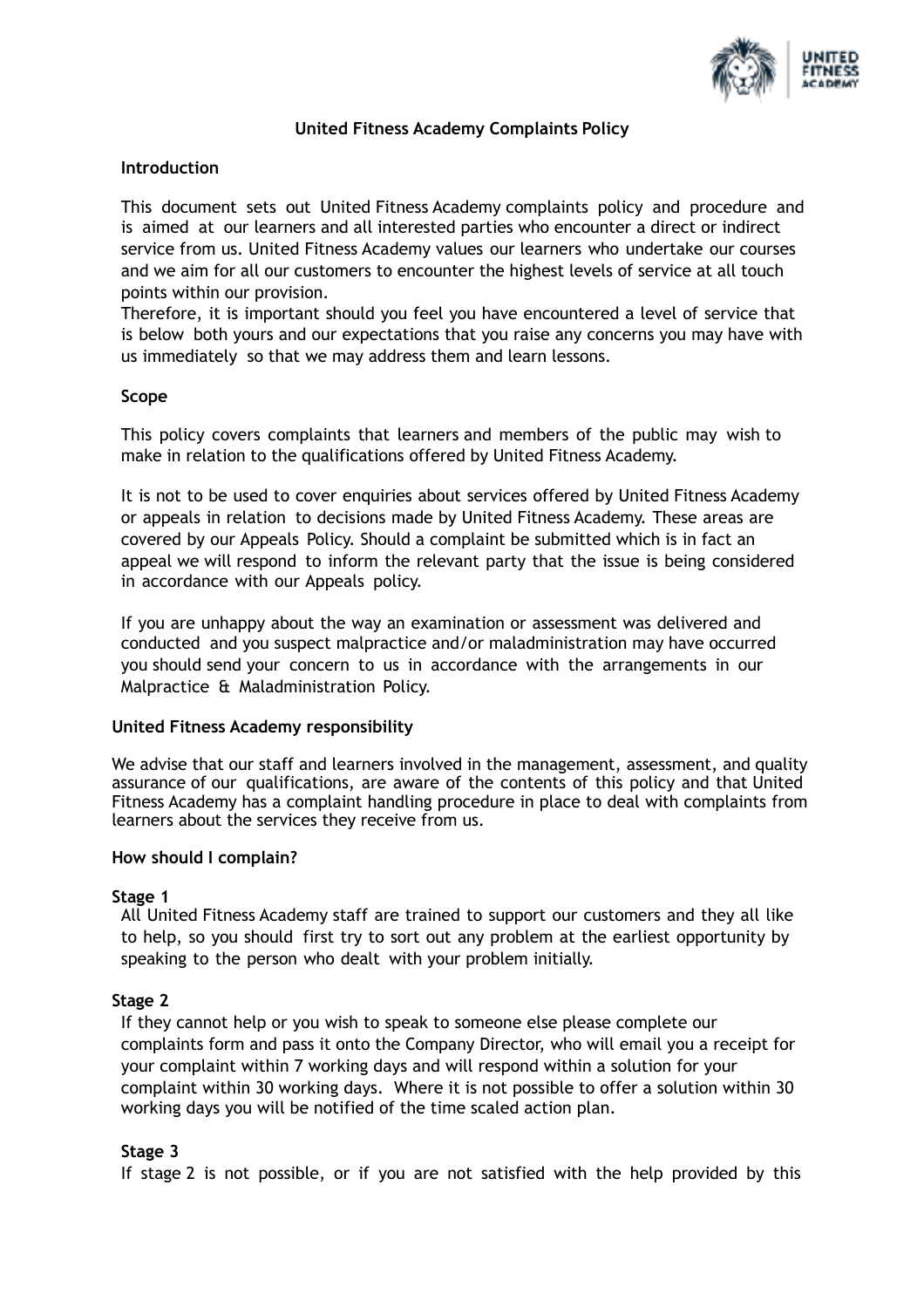

member of staff, please send a written complaint, normally within one month of the event you are complaining about, and address it to us using the contact details outlined at the end of policy.

If you have fully exhausted the process and are still unhappy with the outcome then you can contact the Awarding Organisation directly if you feel there was a significant breach by the centre of the Awarding Organisations various procedures.

#### **Confidentiality and whistle blowing**

Sometimes a complainant will wish to remain anonymous. However, it is always preferable to reveal your identity and contact details to us. If you are concerned about possible adverse consequences please inform us that you do not wish for us to divulge your identity.

#### **What happens if my complaint is upheld?**

If any part of your complaint is upheld we will of course respond to the complainant accordingly and give due consideration to how we can improve our service and arrangements. For example, by reviewing our procedures to assess the impact on our arrangements and assessment process (if relevant) or arranging for staff training. In extreme circumstances, internal disciplinary procedures may be exercised where the performance or behavior of our staff is deemed inappropriate.

In situations where a complaint has been successful, or where an investigation following notification from the Awarding Organisation indicates a failure in our processes, United Fitness Academy will give consideration to the outcome and will, as appropriate, take actions such as:

- identify any other learner, who has been affected by that failure
- correct, or where it cannot be corrected, mitigate as far as possible the effect of the failure
- ensure that the failure does not recur in the future
- compensate the learner

Thank you for your contribution and commitment to making our policy work.